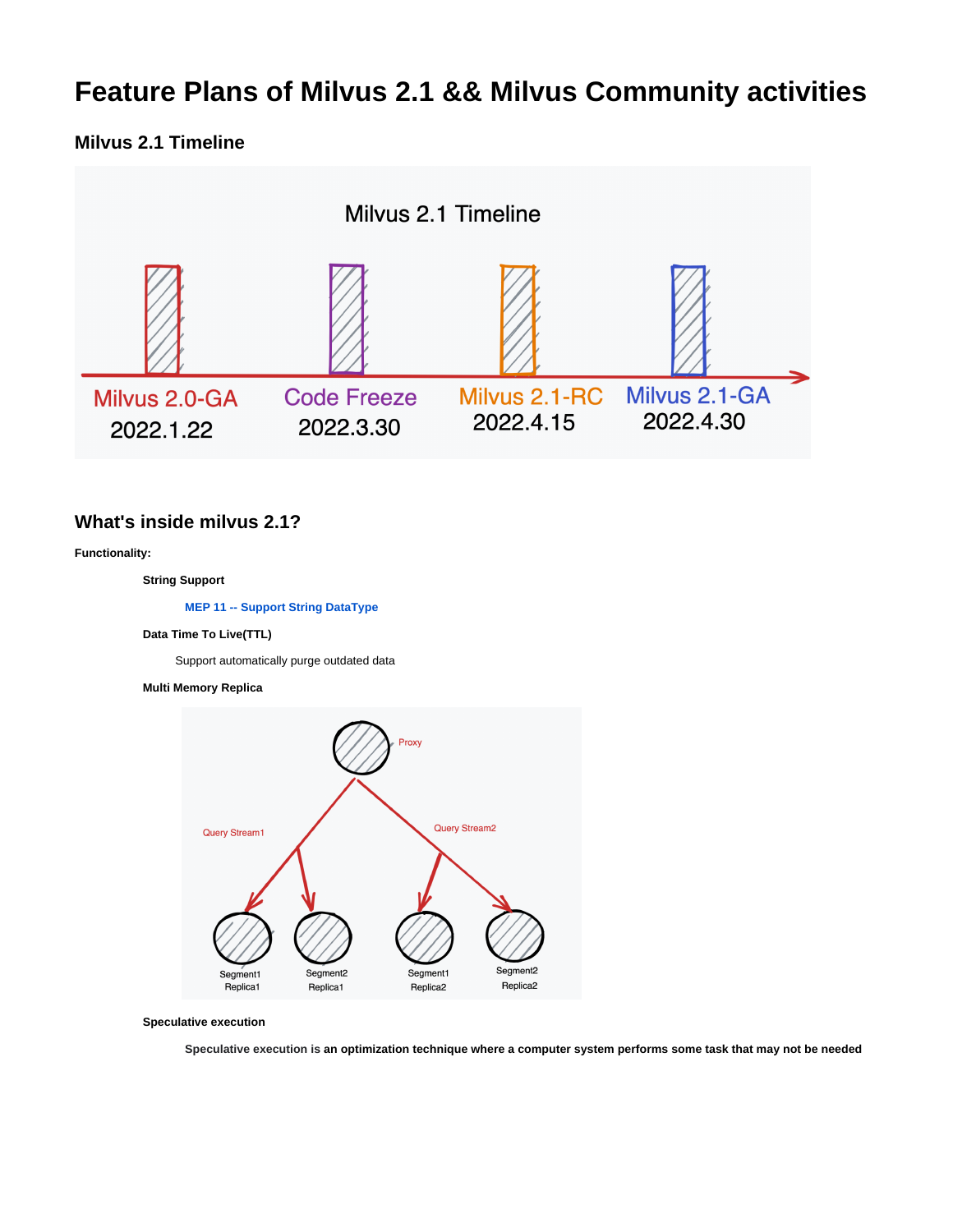

**Account and password**

#### **Architecture Change:**

 **Plugin Message Storage**

 **More message storage options, such as Kafka, pulsar, rockmq....**





 **each channel will be handled by one log node, all time tick will be sent by log node rather than root coord.**

 **log node can implement log indexes for PK Segment mapping**

 **Move knowhere out of Milvus as a independent oss project** 

**Performance Boosting:. Goal 10ms e2e latency under small data size(Minimize the overhead), 10000 + QPS for 100m 768 dim vectors(Maximize Throughput)**

 **Full Performance benchmark** 

 **Performance bottle neck removal**

 **In Memory RPC under standalone mode**

 **change grpc into a new implementation**

 **Request combination** 

 **Merge multiple small nq request into a large nq request to improve throughput**